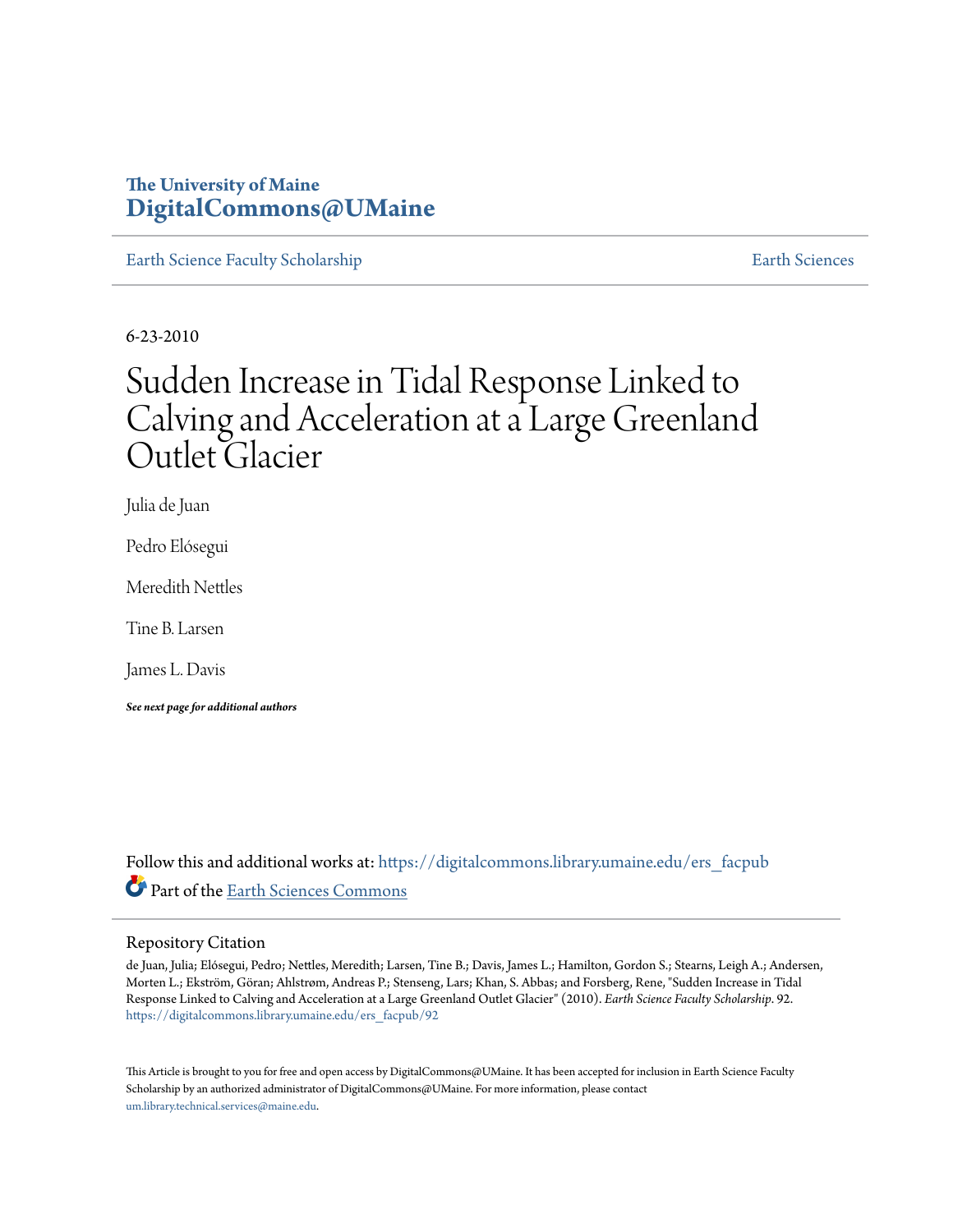## **Authors**

Julia de Juan, Pedro Elósegui, Meredith Nettles, Tine B. Larsen, James L. Davis, Gordon S. Hamilton, Leigh A. Stearns, Morten L. Andersen, Göran Ekström, Andreas P. Ahlstrøm, Lars Stenseng, S. Abbas Khan, and Rene Forsberg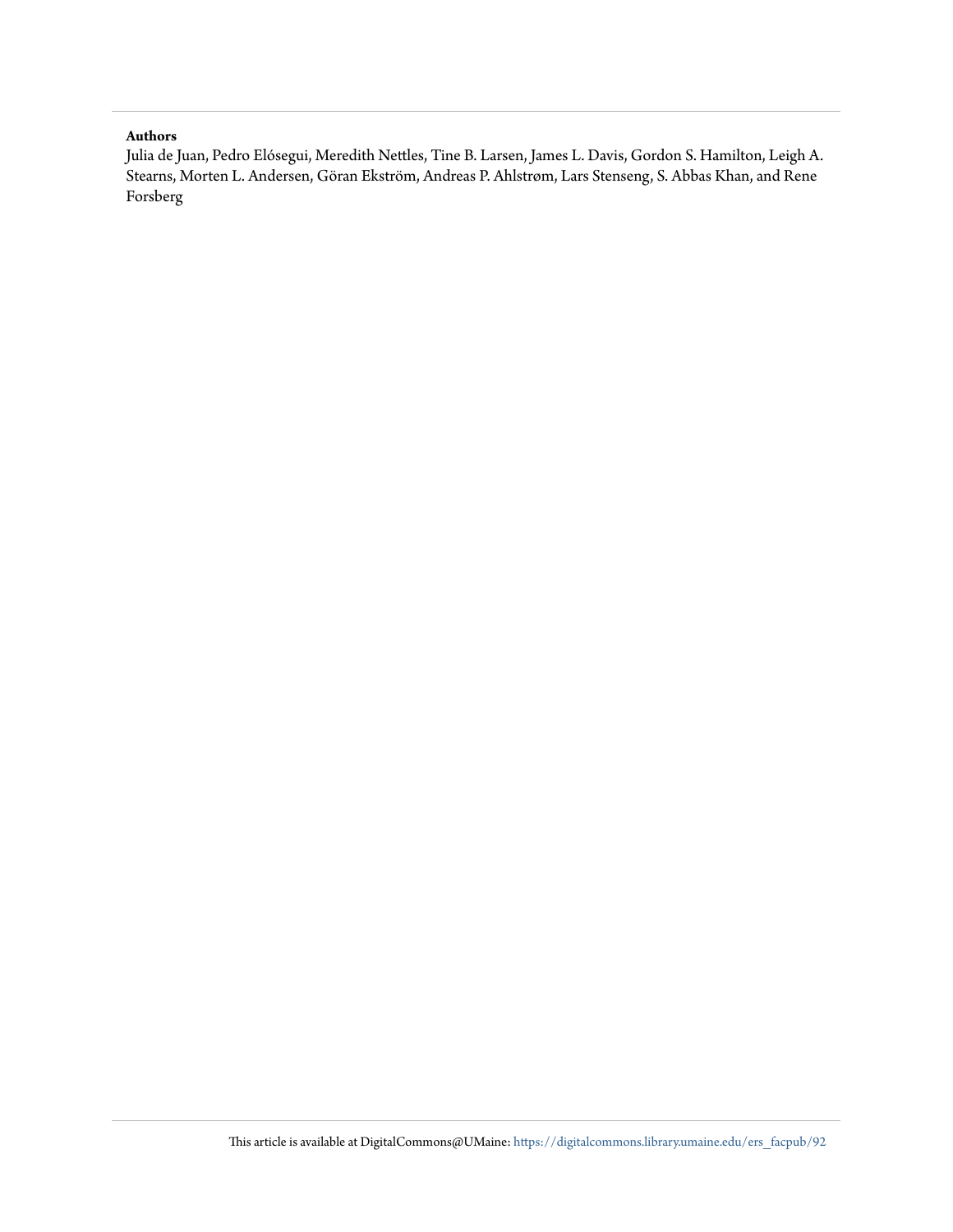

# Sudden increase in tidal response linked to calving and acceleration at a large Greenland outlet glacier

Julia de Juan,<sup>1</sup> Pedro Elósegui,<sup>1</sup> Meredith Nettles,<sup>2</sup> Tine B. Larsen,<sup>3</sup> James L. Davis,<sup>4</sup> Gordon S. Hamilton,<sup>5</sup> Leigh A. Stearns,<sup>6</sup> Morten L. Andersen,<sup>3,7</sup> Göran Ekström,<sup>2</sup> Andreas P. Ahlstrøm,<sup>3</sup> Lars Stenseng,<sup>8</sup> S. Abbas Khan,<sup>8</sup> and René Forsberg<sup>8</sup>

Received 19 March 2010; revised 7 May 2010; accepted 13 May 2010; published 23 June 2010.

[1] Large calving events at Greenland's largest outlet glaciers are associated with glacial earthquakes and near‐ instantaneous increases in glacier flow speed. At some glaciers and ice streams, flow is also modulated in a regular way by ocean tidal forcing at the terminus. At Helheim Glacier, analysis of geodetic data shows decimeter‐level periodic position variations in response to tidal forcing. However, we also observe transient increases of more than 100% in the glacier's responsiveness to such tidal forcing following glacial‐earthquake calving events. The timing and amplitude of the changes correlate strongly with the step‐like increases in glacier speed and longitudinal strain rate associated with glacial earthquakes. The enhanced response to the ocean tides may be explained by a temporary disruption of the subglacial drainage system and a concomitant reduction of the friction at the ice-bedrock interface, and suggests a new means by which geodetic data may be used to infer glacier properties. Citation: de Juan, J., et al. (2010), Sudden increase in tidal response linked to calving and acceleration at a large Greenland outlet glacier, Geophys. Res. Lett., 37, L12501, doi:10.1029/2010GL043289.

## 1. Introduction

[2] Mass loss from the Greenland Ice Sheet is accelerating [Velicogna, 2009], partly due to dynamic changes at its outlet glaciers, which have exhibited increased flow speeds, terminus retreat, and thinning [e.g., Joughin et al., 2004; Krabill et al., 2004; Howat et al., 2005; Rignot and Kanagaratnam, 2006; Luckman et al., 2006; Stearns and Hamilton, 2007]. Observations and modeling suggest that these changes begin at the calving terminus and propagate upglacier [Howat et al., 2005; Stearns and Hamilton, 2007;

Copyright 2010 by the American Geophysical Union. 0094‐8276/10/2010GL043289

Amundson et al., 2008; Nettles et al., 2008; Nick et al., 2009].

[3] Dynamic changes related to calving processes at these glaciers can occur on very short time scales, from minutes to hours [Nettles et al., 2008; Amundson et al., 2008]. Analysis of geodetic data from Helheim Glacier demonstrates that calving, glacial earthquakes, and rapid acceleration of the glacier trunk occur nearly simultaneously [Nettles et al., 2008]. Current interpretations suggest that large icebergs produced in calving events overturn, exerting a force on the glacier and solid earth, causing glacial earthquakes [Joughin et al., 2008a; Nettles et al., 2008; Amundson et al., 2008; Tsai et al., 2008]. The resulting loss of mass at the calving front reduces resistive stresses near the terminus, and allows the glacier to accelerate [Howat et al., 2005; Nettles et al., 2008]. A similar acceleration of ice streams in Antarctica has been observed following loss of ice-shelf buttressing [Scambos et al., 2004; Rignot et al., 2004].

[4] In Antarctica, smaller forcings due to ocean tides have been observed to affect the dynamics of some ice streams, even far upglacier from the grounding line. Small earthquakes and stick‐slip glacier flow at Whillans Ice Stream are controlled by diurnal tides [Bindschadler et al., 2003; Wiens et al., 2008], and Rutford Ice Stream responds at semi‐ diurnal, diurnal, semi‐monthly, and semi‐annual periods to tidal forcing [Gudmundsson, 2006; Murray et al., 2007]. Most observations show that glaciers and ice streams flow faster during the falling tide and slower with the rising tide [Anandakrishnan et al., 2003; Gudmundsson, 2006; Murray et al., 2007], owing to the change in back pressure at the grounding line [Anandakrishnan and Alley, 1997; Thomas, 2007].

[5] Fast-flowing glaciers in Alaska have also shown speed variations related to ocean tides [e.g., *Meier and Post*, 1987], but little is known about tidal effects on the flow of outlet glaciers in Greenland. Previous workers observed tidal modulation of flow speed on a floating section of Kangerdlugssuaq Glacier [Hamilton et al., 2006; Davis et al., 2007], and the lower part of Jakobshavn Isbrae [*Echelmeyer et al.*, 1991], but characterization of the glacier response has been limited by sparse data. Here, we use a large dataset of geodetic observations to characterize rapid changes in outlet‐glacier response to tidal forcing associated with calving events and glacial earthquakes.

## 2. Data and Methods

[6] During the boreal summer seasons of 2007 and 2008, we acquired continuous Global Positioning System (GPS) measurements at sampling intervals of 1–5 s at several

<sup>&</sup>lt;sup>1</sup>Institute for Space Sciences, CSIC-IEEC, Barcelona, Spain.

Lamont-Doherty Earth Observatory, Columbia University,

Palisades, New York, USA. <sup>3</sup> <sup>3</sup>Geological Survey of Denmark and Greenland, Copenhagen, Denmark.

<sup>&</sup>lt;sup>4</sup>Harvard-Smithsonian Center for Astrophysics, Cambridge, Massachusetts, USA. <sup>5</sup>

Climate Change Institute, University of Maine, Orono, Maine, USA. Department of Geology, University of Kansas, Lawrence, Kansas, USA.

 $7$ Center for Ice and Climate, Niels Bohr Institute, University of Copenhagen, Copenhagen, Denmark.

<sup>&</sup>lt;sup>8</sup>DTU Space, National Space Institute, Copenhagen, Denmark.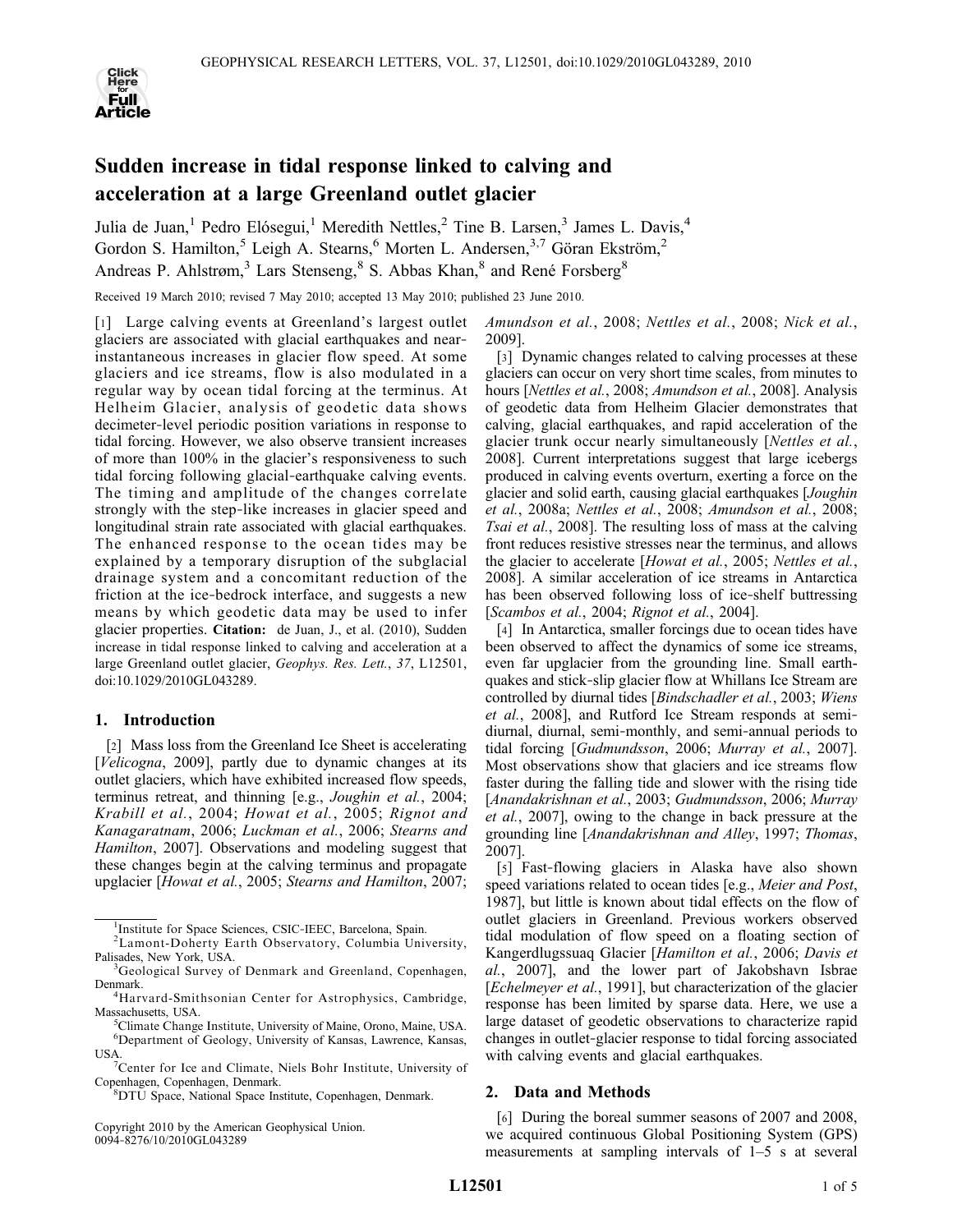

Figure 1. (a) Left inset: southern Greenland, white dots show the locations of glacial earthquakes [*Tsai and* Ekström, 2007]. Arrow marks the location of Helheim Glacier. Right inset: Map of the region showing the glacial fjord. Red dot: location of water‐pressure tide gauge. Black dot: location for ocean‐tide prediction. Main figure: Deployment location of GPS stations at Helheim Glacier in the summer of 2007, overlain on a 2001 LANDSAT image. Blue dots: ice stations used in the analysis of the events on days 189–190. Yellow dots: reference stations. Black dotted lines show the position of the calving front at two times during the summer (easternmost line, July 4; westernmost line, August 15). (b) Admittance of along‐flow response to ocean‐tidal forcing as a function of distance from the calving front position on day 185 (2007), fitted with an exponential function, for four days encompassing the time of the glacial earthquakes on days 189 and 190. The sites located off the glacier centerline are not included in the exponential fit.

locations on Helheim Glacier (Figure 1a), and at three nearby locations on bedrock, for a period of ∼2 months [Nettles et al., 2008]. We estimate the time-dependent position of the GPS sites on the surface of the glacier relative to the static antennas on bedrock at 15‐s intervals using the TRACK software package [Chen, 1998], as described by Nettles et al. [2008].

[7] During part of the observing period, we also operated a water‐pressure gauge ∼35 km from the glacier terminus to obtain a record of ocean tides. To extend the tide record to the full GPS observing period, we use the AOTIM‐5 model [Padman and Erofeeva, 2004] to compute the ocean-tide height at an open‐ocean location near the mouth of the glacial fjord (Figure 1a). The predicted tide agrees well with observed water heights during periods when measurements are available. The measured tide in the fjord is in phase (within 3 minutes) with the predicted tide, and their amplitudes agree at the cm‐level.

[8] We estimate the response of the glacier to the ocean tide by performing a least‐squares fit to the geodetic position estimates using a model that includes a mean glacier flow velocity, a mean acceleration when warranted, and an admittance parameter relating the ocean tide height to deviations in glacier displacement from the mean flow. The admittance parameter is thus the ratio between the amplitude of the tidal response of the glacier and the amplitude of the ocean tide. We also estimate a delay between the ocean tide and the response of the glacier by performing a  $\chi^2$  grid search at 5‐minute time steps. We compare the fits achieved using a constant‐speed and a constant‐acceleration model with an F-test at 95% confidence, and we also evaluate a constant‐speed model that does not include a tidal signal, enabling us to assess the significance of the tidal signal and the acceleration for a given day and site. We analyze each day independently, and also perform fits to shorter time periods bounded by glacial earthquakes [Nettles et al., 2008]. We consider data from ice sites located up to ∼12 km behind the calving front (Figure 1a), where the amplitude of the tidal variations decays to ∼1 cm.

#### 3. Results

[9] During summer 2007, Helheim Glacier flowed at a mean speed of ∼25 m/day near the calving front, and at  $\sim$ 12 m/day at locations  $\sim$ 25 km upglacier, as reported by Nettles et al. [2008]. In summer 2008, glacier flow was slower (the site located closest to the calving front flowed at a mean speed of ∼20 m/day) and less variable. The largest variations in flow speed — step‐like increases in glacier velocity that are coherent throughout the GPS network are associated with glacial earthquakes [Nettles et al., 2008]. These changes in flow velocity decrease with distance upglacier, resulting in an increase in longitudinal strain rate.

[10] The along-flow motion of Helheim Glacier varies such that the glacier position is advanced at low tide and retarded at high tide (Figure 2) with respect to mean flow. We interpret this out-of-phase response of the glacier to tidal forcing as resulting from stress fluctuations on the terminus caused by variations in hydrostatic pressure associated with the ocean tides [e.g., Anandakrishnan and Alley, 1997]. We observe variations in the time delay of the response of 0–4 hrs, but the accuracy of the time-delay estimates does not allow the identification of any propagation of the tidal signal along the glacier. For all days studied, the tidal admittance parameters show an exponential decay with distance from the calving front, consistent with observations and model results of previous workers [Anandakrishnan and Alley, 1997]. Results from several representative days are shown in Figure 1b. During the time periods considered here, we observe no significant tidal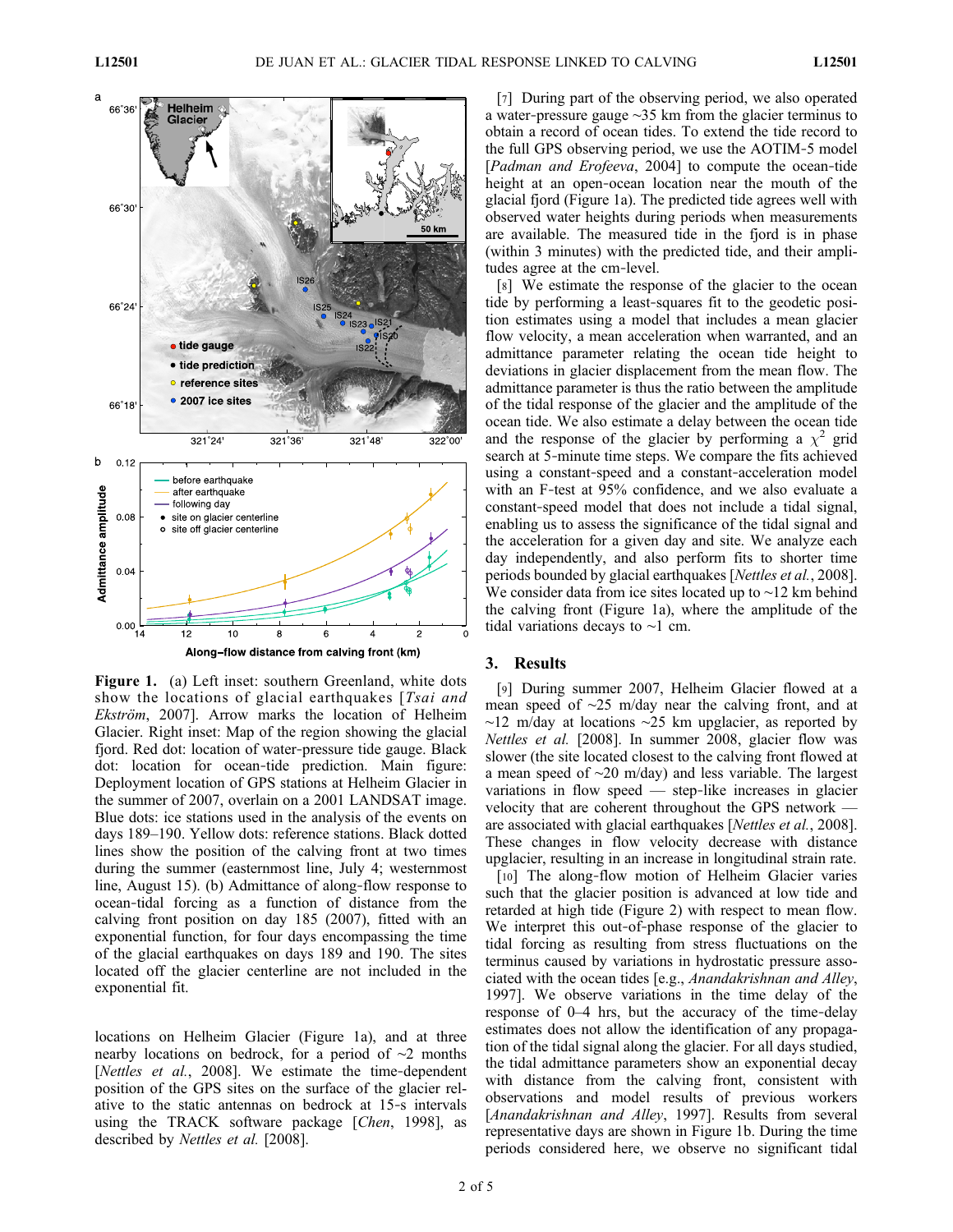

Figure 2. (a) Black line shows predicted ocean tide at an ocean location near the mouth of the glacial fjord (Figure 1a). Red line shows observed tide within the fjord. (b) Blue dots show estimates of horizontal position (site IS22) along the direction of glacier flow relative to a best-fit mean speed  $v$ , for three time periods separated by glacial earthquakes. Green line shows tidal function fitted to these estimates, with admittances A. The rms misfit is less than 16 mm for the examples shown, and is typical for our analyses. Yellow lines indicate the times of glacial earthquakes [Nettles et al., 2008].

signal in the vertical or cross‐flow directions, indicating that the glacier tongue was grounded at the times and locations (very near the calving front) that we examine.

[11] Typically, tidal admittance amplitudes vary little from day to day. However, following glacial earthquakes the tidal admittance increases suddenly by a factor of as much as ∼2.5 (Figure 2). During the two seasons, six large glacial earthquakes occurred [*Nettles et al.*, 2008], clustered in three

different time periods: two in summer 2007 and one in summer 2008. The example shown here (Figures 1-3a), from 2007 and encompassing three earthquakes, is associated with the largest increase in velocity and largest increase in tidal response. The other events, occurring for different positions of the calving front in the fjord, show consistent behavior (Figure 3b).

[12] An immediate increase in tidal response following the earthquakes is clear from visual inspection of the signal in Figure 2b. Following the two glacial earthquakes on day 190, the admittance of the tidal signal increased by a factor of ∼2.5, coincident with an increase in velocity of ∼2 m/d. The first of the earthquakes shown in Figure 2b, on day 189, is associated with smaller changes in tidal response and flow speed. Like the change in flow velocity [Nettles et al., 2008], the change in tidal admittance decreases with distance upglacier (Figure 1).

[13] The enhanced tidal response lasts for one to two days after the glacial earthquake. The decrease in tidal response is temporally linked to a deceleration of the glacier (Figure 3a). However, unlike the tidal response, the glacier velocity typically recovers only partially. Both the magnitude of the change in tidal response following a glacial earthquake and its subsequent decrease correlate with changes in flow speed observed at those times (Figure 3b). Other variations in tidal response during the summer are small compared with changes associated with glacial earthquakes. As expected, the ocean‐tide record varies smoothly and continuously throughout the period of increased tidal response (Figure 2a), with the exception of small tsunamis caused by the calving process [Nettles et al., 2008] that attenuate well before the tidal response recovers.

#### 4. Discussion and Conclusions

[14] Our results indicate a temporal relationship between the glacier's enhanced response to tidal forcing and the flow



Figure 3. (a) Admittance amplitudes for the glacier response to the ocean tide in the along–flow component of motion, and velocity of the four GPS stations located closest to the calving front (see Figure 1a) for seven days in 2007 encompassing the time of three glacial earthquakes (yellow lines). Uncertainties are plotted as vertical bars. (b) Correlation between admittance‐amplitude change and fractional velocity change for the four sites located closest to the calving front, with best linear fit (black line; correlation coefficient of 0.86). Values are plotted for each of the two days following the glacial earthquakes on days 189 and 190, 2007 (color coded as in Figure 3a), day 225, 2007, and day 214, 2008. Uncertainties are plotted as horizontal and vertical bars. For many estimates, error bars are smaller than the size of the symbols.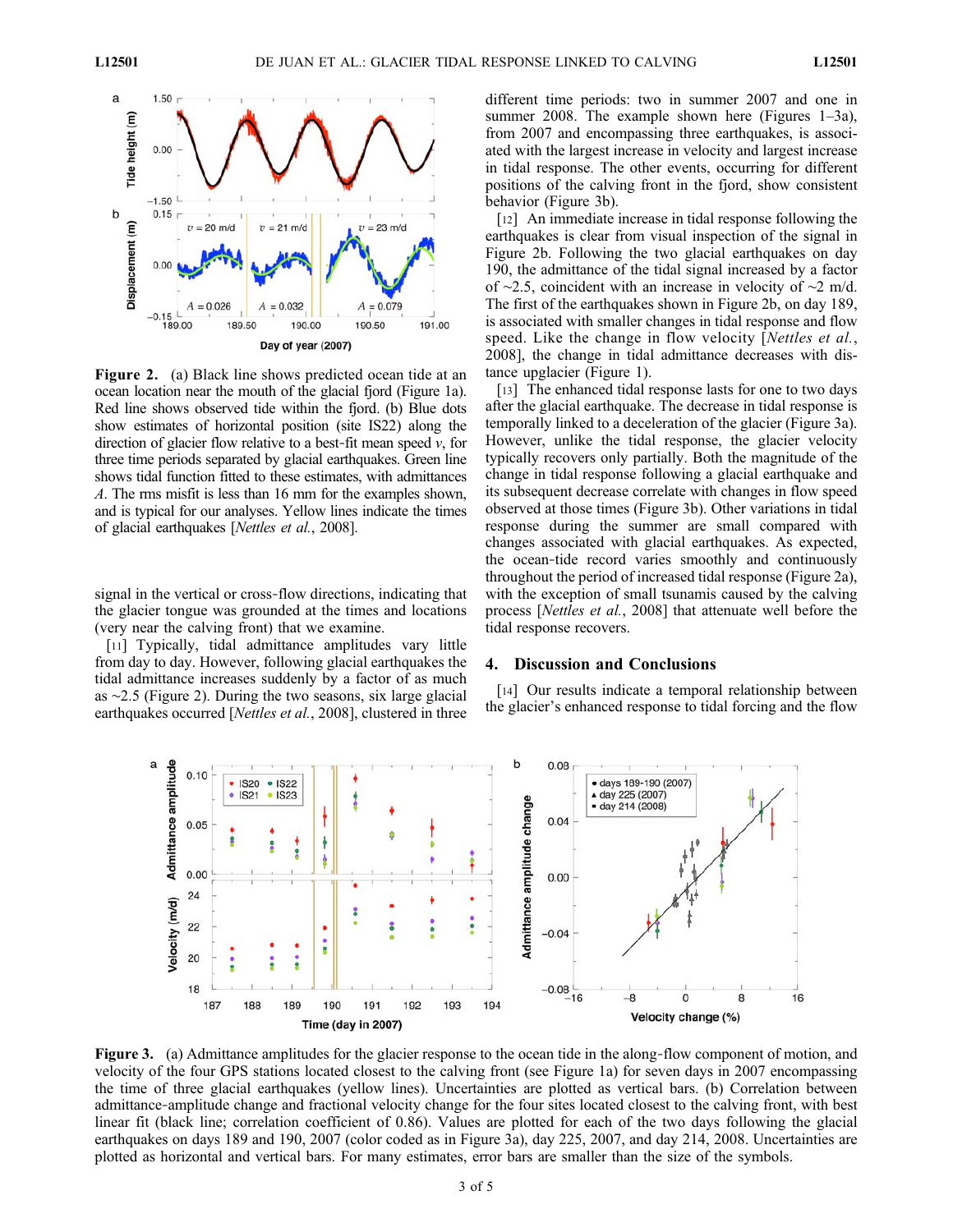acceleration and increased longitudinal strain rates that follow glacial‐earthquake calving. Although the tidal stress is applied at the glacier terminus, the change in sensitivity to tidal forcing is observed at least 12 km upglacier after a glacial‐earthquake calving event, indicating a coupling of flow characteristics over at least this distance. The loss of ice itself is unlikely to be the cause of the increased tidal response: while sustained flow‐speed increases can be attributed to a long‐term loss of ice at the glacier terminus, the rapid recovery of admittance amplitudes to pre‐event values demonstrates that the change in distance to the calving front is not the primary control on the temporal variation in glacier tidal response. The recovery also occurs before the glacier front has readvanced significantly in the fjord, since the rate of advance is limited by the speed of glacier flow. A temporary decrease in resistance at the glacier bed would, however, enable the glacier to respond with higher amplitude to the tides.

[15] Although the velocity of fast-flowing outlet glaciers is less sensitive than that of ice sheets to enhanced meltwater input [Joughin et al., 2008b; van de Wal et al., 2008] it has been shown that they can respond to fluctuations in melt [Joughin et al., 2008b; Andersen et al., 2009]. At Helheim Glacier, velocity variations of up to ∼5% have been found to be correlated with melt fluctuations with a 1‐day time lag, the correlation being more significant near the front of the glacier [Andersen et al., 2009].

[16] Following large calving events associated with glacial earthquakes, the glacier experiences an increase in surface velocity and strain rate. Since fast-moving outlet glaciers flow mainly by basal sliding, we expect a change in strain rate at the glacier surface to lead to a similar change at the glacier base. This change in strain rate may disrupt the subglacial hydrologic system, reducing the volume of water that can be accommodated in subglacial channels and increasing basal water pressure, further lubricating the icebedrock interface and enabling the glacier to enhance its response to the tides. Such reorganization of the basal hydrological system has been shown to act as a mechanism for glacier surges [e.g., Kamb et al., 1985].

[17] At Helheim, the disruption of the hydrological system is expected to be temporary, with more efficient drainage re‐established as strain rate is reduced. Furthermore, this effect would cause a temporary additional acceleration, above the longer‐term speedup caused by the loss of resisting forces at the terminus, that would recover at the same time as the tidal response.

[18] Alternatively, the nonlinear rheology of the ice may provide a mechanism for enhanced response to tidal forcing as velocity and strain rate increase.

[19] Our analysis demonstrates that large calving events rapidly change the response of Greenland's outlet glaciers to steady forcings, such as the ocean tide, in addition to inducing both temporary and persistent changes in the glaciers' flow regime, and highlights the need for understanding the mechanisms that induce such responses.

edges a CSIC pre‐doctoral fellowship. GPS equipment and technical support were provided by UNAVCO, Inc. We thank S. Anandakrishnan and an anonymous reviewer, whose comments helped improve the manuscript.

#### References

- Amundson, J. M., M. Truffer, M. P. Lüthi, M. Fahnestock, M. West, and R. J. Motyka (2008), Glacier, fjord, and seismic response to recent large calving events, Jakobshavn Isbræ, Greenland, Geophys. Res. Lett., 35, L22501, doi:10.1029/2008GL035281.
- Anandakrishnan, S., and R. B. Alley (1997), Tidal forcing of basal seismicity of ice stream C, West Antarctica, observed far inland, J. Geophys. Res., 102, 15,183–15,196.
- Anandakrishnan, S., D. E. Voigt, R. B. Alley, and M. A. King (2003), Ice stream D flow speed is strongly modulated by the tide beneath the Ross Ice Shelf, Geophys. Res. Lett., 30(7), 1361, doi:10.1029/2002GL016329.
- Andersen, M. L., M. Nettles, T. Larsen, P. Elosegui, G. S. Hamilton, L. A. Stearns, D. van As, J. de Juan, and J. L. Davis (2009), Surface melt and its effect on Helheim Glacier dynamics, Eos Trans. AGU, 90(52), Fall Meet. Suppl., Abstract C21D-0465.
- Bindschadler, R. A., M. A. King, R. B. Alley, S. Anandakrishnan, and L. Padman (2003), Tidally controlled stick‐slip discharge of a West Antarctic Ice Stream, Science, 301, 1087–1089.
- Chen, G. (1998), GPS kinematic positioning for the airborne laser altimetry at Long Valley, California, Ph.D. thesis, Mass. Inst. of Technol., Cambridge.
- Davis, J. L., P. Elosegui, G. S. Hamilton, L. A. Stearns, M. Langer, M. Nettles, and T. B. Larsen (2007), Mechanisms for tidally induced glacier deformation and flow variations, east Greenland, Eos Trans. AGU, 88(52), Fall Meet. Suppl., Abstract G33B‐1234.
- Echelmeyer, K., T. Clarke, and W. Harrison (1991), Surficial glaciology of Jakobshavns Isbræ, West Greenland: Part I. Surface morphology, J. Glaciol., 37, 368–382.
- Gudmundsson, G. H. (2006), Fortnightly variations in the flow velocity of Rutford Ice Stream, West Antarctica, Nature, 444, 1063–1064.
- Hamilton, G. S., et al. (2006), Tidal modulation of ice flow on Kangerdlugssuaq and Helheim glaciers, east Greenland, from high‐rate GPS measurements, Eos Trans. AGU, 87(52), Fall Meet. Suppl., Abstract C51C‐02.
- Howat, I. M., I. Joughin, S. Tulaczyk, and S. Gogineni (2005), Rapid retreat and acceleration of Helheim Glacier, east Greenland, Geophys. Res. Lett., 32, L22502, doi:10.1029/2005GL024737.
- Joughin, I., W. Abdalati, and M. Fahnestock (2004), Large fluctuations in speed on Greenland's Jakobshavn Isbræ Glacier, Nature, 432, 608–610.
- Joughin, I., I. Howat, R. B. Alley, G. Ekström, M. Fahnestock, T. Moon, M. Nettles, M. Truffer, and V. C. Tsai (2008a), Ice-front variation and tidewater behavior on Helheim and Kangerdlugssuaq glaciers, Greenland, J. Geophys. Res., 113, F01004, doi:10.1029/2007JF000837.
- Joughin, I., S. B. Das, M. A. King, B. E. Smith, I. M. Howat, and T. Moon (2008b), Seasonal speedup along the western flank of the Greenland Ice Sheet, Science, 320, 781–783.
- Kamb, B., C. F. Raymond, W. D. Harrison, H. Engelhardt, K. A. Echelmeyer, N. Humphrey, M. M. Brugman, and T. Pfeffer (1985), Glacier surge mechanism: 1982–1983 surge of Variegated Glacier, Alaska, Science, 227, 469–479.
- Krabill, W., et al. (2004), Greenland Ice Sheet: Increased coastal thinning, Geophys. Res. Lett., 31, L24402, doi:10.1029/2004GL021533.
- Luckman, A., T. Murray, R. de Lange, and E. Hanna (2006), Rapid and synchronous ice-dynamic changes in east Greenland, Geophys. Res. Lett., 33, L03503, doi:10.1029/2005GL025428.
- Meier, M. F., and A. Post (1987), Fast tidewater glaciers, J. Geophys. Res., 92, 9051–9058.
- Murray, T., A. M. Smith, M. A. King, and G. P. Weedon (2007), Ice flow modulated by tides at up to annual periods at Rutford Ice Stream, West Antarctica, Geophys. Res. Lett., 34, L18503, doi:10.1029/ 2007GL031207.
- Nettles, M., et al. (2008), Step‐wise changes in glacier flow speed coincide with calving and glacial earthquakes at Helheim Glacier, Greenland, Geophys. Res. Lett., 35, L24503, doi:10.1029/2008GL036127.
- Nick, F. M., A. Vieli, I. M. Howat, and I. Joughin (2009), Large‐scale changes in Greenland outlet glacier dynamics triggered at the terminus, Nat. Geosci., 2, 110–114.
- Padman, L., and S. Erofeeva (2004), A barotropic inverse tidal model for the Arctic Ocean, Geophys. Res. Lett.,  $31$ , L02303, doi:10.1029/ 2003GL019003.
- Rignot, E., and P. Kanagaratnam (2006), Changes in the velocity structure of the Greenland Ice Sheet, Science, 311, 986–990.
- Rignot, E., G. Casassa, P. Gogineni, W. Krabill, A. Rivera, and R. Thomas (2004), Accelerated ice discharge from the Antarctic Peninsula following the collapse of Larsen B Ice Shelf, Geophys. Res. Lett., 31, L18401, doi:10.1029/2004GL020697.

<sup>[20]</sup> **Acknowledgments.** This work was supported by the Spanish Ministry of Science and Innovation (MICINN), the Gary Comer Science and Education Foundation, the U.S. National Science Foundation, the Danish Commission for Scientific Research in Greenland (KVUG), the Geological Survey of Denmark and Greenland (GEUS), Geocenter Copenhagen, the Danish National Space Center, and NASA. JdJ acknowl-